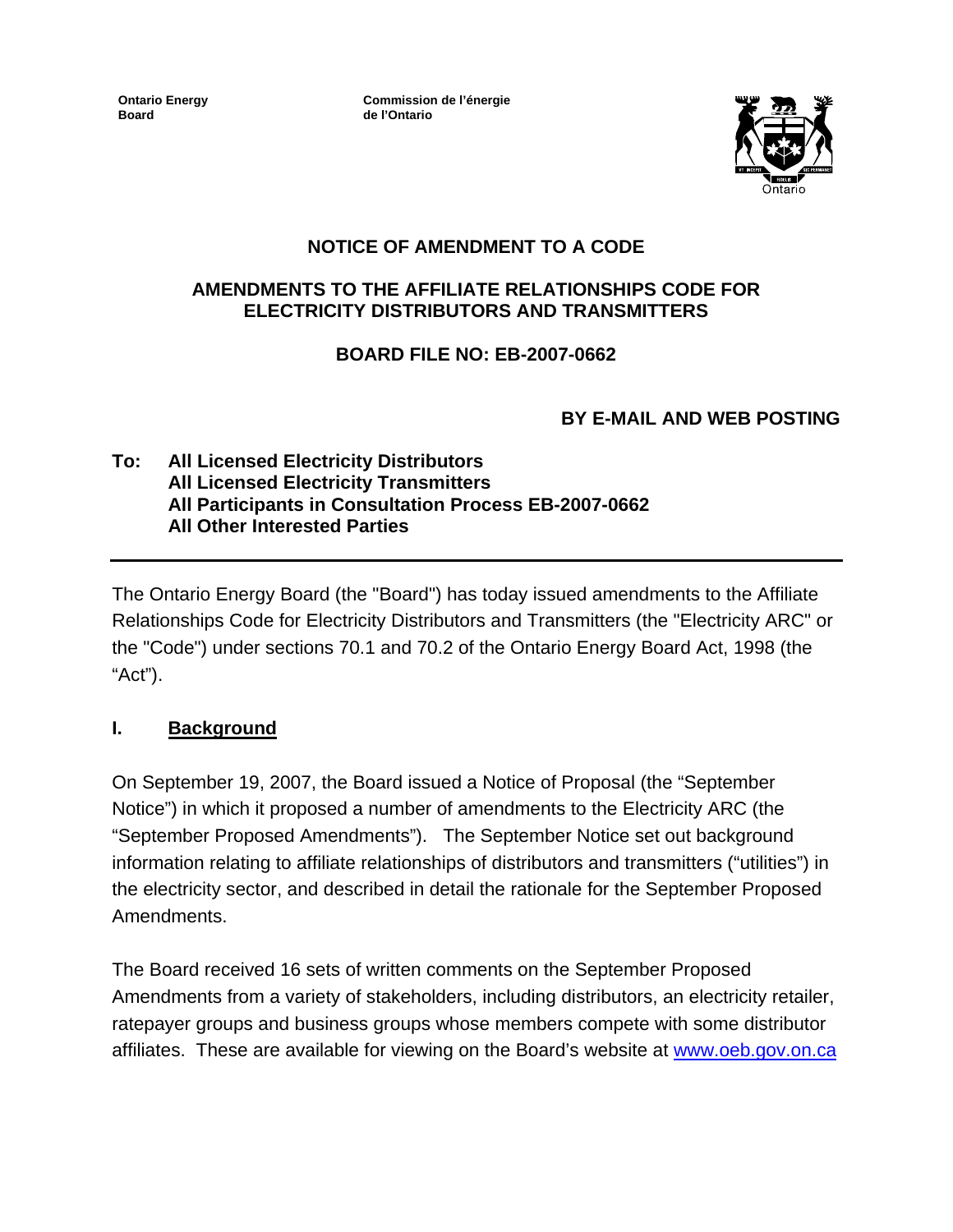on the "Affiliate Relationships Code for Electricity Distributors and Transmitters" webpage on the "OEB Key Initiatives" portion of the "Industry Relations" section of the website.

After consideration of the comments received on the September Proposed Amendments, the Board issued a Notice of Revised Proposal on February 11, 2008 (the "February Notice") in which the Board proposed further amendments to the Electricity ARC (the "February Proposed Amendments"). The February Proposed Amendments comprised: (a) minor clarifying changes to some of the September Proposed Amendments; (b) more substantive changes to other of the September Proposed Amendments; and (c) proposed amendments in relation to a small number of sections of the Electricity ARC that were not the subject of the September Proposed Amendments. The February Notice also identified those of the September Proposed Amendments in relation to which no further revisions were proposed.

The Board received written comments on the February Proposed Amendments from nine stakeholders, including distributors and a business group whose members compete with some distributor affiliates. These are also available for viewing on the Board's website at [www.oeb.gov.on.ca](http://www.oeb.gov.on.ca/) on the "Affiliate Relationships Code for Electricity Distributors and Transmitters" webpage on the "OEB Key Initiatives" portion of the "Industry Relations" section of the website.

The Board has considered the comments received and has determined that no material changes need to be made to either the February Proposed Amendments or to those of the September Proposed Amendments that were not further amended by the February Proposed Amendments. However, in light of the comments received, the Board has made minor revisions to the February Proposed Amendments as described in section II below.

The text of the amendments to the Electricity ARC as adopted by the Board is set out in Attachment A. For convenience, Attachment B contains a comparison version of the amendments which shows all of the final revisions relative to the proposed amendments that were issued with the February Notice. Also for convenience, Attachment C contains a clean version of the Electricity ARC that integrates all of the amendments adopted by the Board.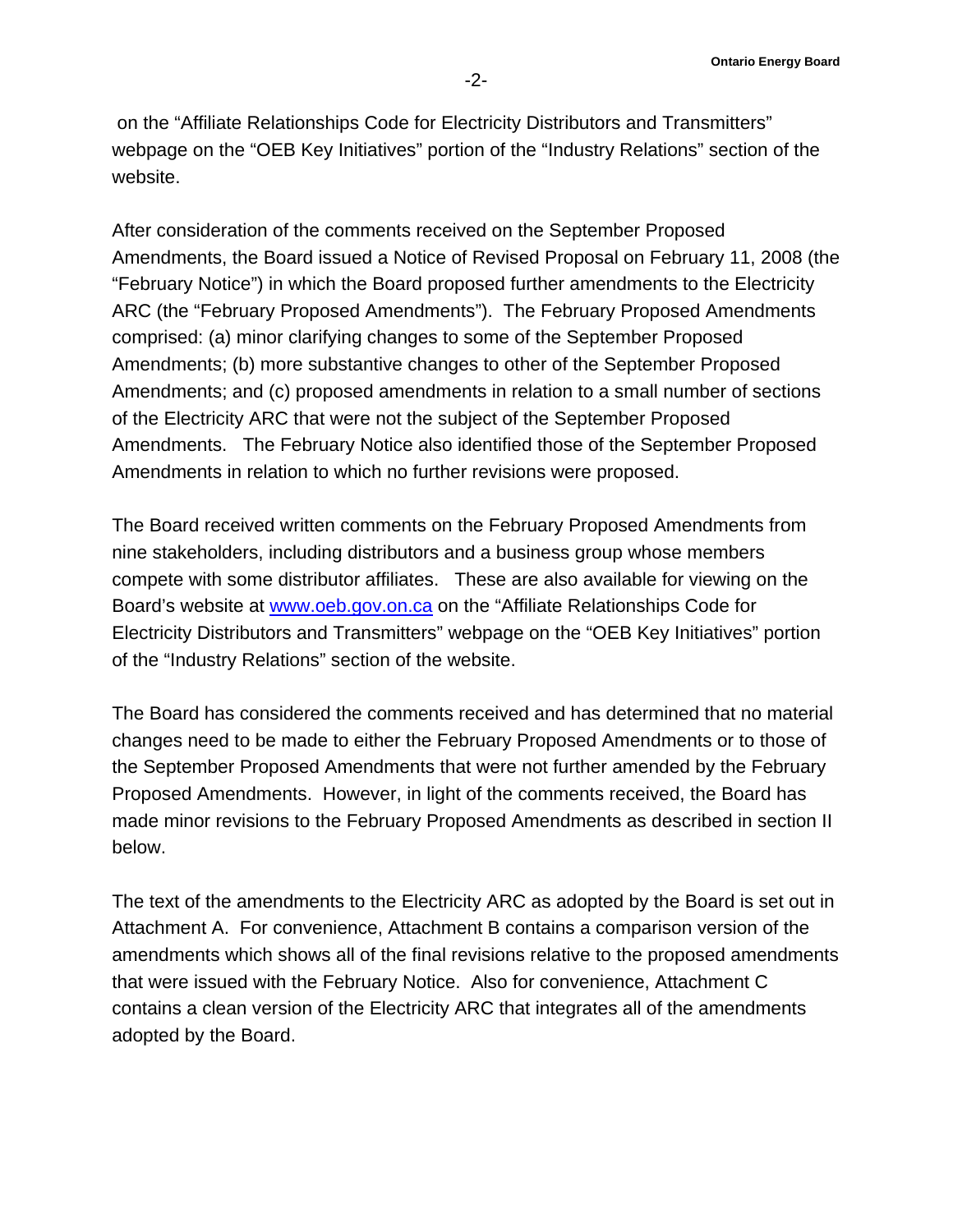The Board takes this opportunity to thank stakeholders for the thoughtful comments that they have provided throughout this notice and comment process, which have been of great assistance to the Board in arriving at a revised Electricity ARC that the Board believes strikes an appropriate balance among the various interests concerned.

The Board will address cost awards for this consultation in accordance with the Notice of Hearing being issued today for that purpose.

# **II. Summary of Stakeholder Comments and Revisions to the February Proposed Amendments**

In the February Notice, the Board requested that stakeholders confine their comments to the February Proposed Amendments, and the comments received were generally in keeping with that request. Some interested parties did reiterate or expand on their concerns in relation to some of the September Proposed Amendments that were not the subject of material revision in the February Proposed Amendments. This was the case, for example, in relation to the requirement for an independent evaluator in relation to competitive bidding processes (section 2.3.3.4); to the date of coming into force of the proposed amendments to the ARC that have been the subject of this notice and comment process (section 1.6); and to the definition of "shared corporate services" (section 1.2). The Board has further considered those comments, but remains satisfied that its approach to these matters as set out in the September Notice or the February Notice, as the case may be, is appropriate. By way of exception, the Board has made one minor change to section 1.6.2 regarding the coming into force of provisions relating to transfer pricing, as discussed in section IV below.

With respect to the February Proposed Amendments, the comments of stakeholders generally focused on one or more of the following: (i) the definition of, and the prohibition on the disclosure of, "confidential information"; (ii) the definition of "energy service provider" and the associated prohibition on the sharing of employees with energy service provider affiliates; (iii) transfer pricing for certain affiliate transactions; and (iv) the definition of, and the prohibition on the sharing of, "system planning information".

i. Confidential Information (sections 1.2 and 2.6.1)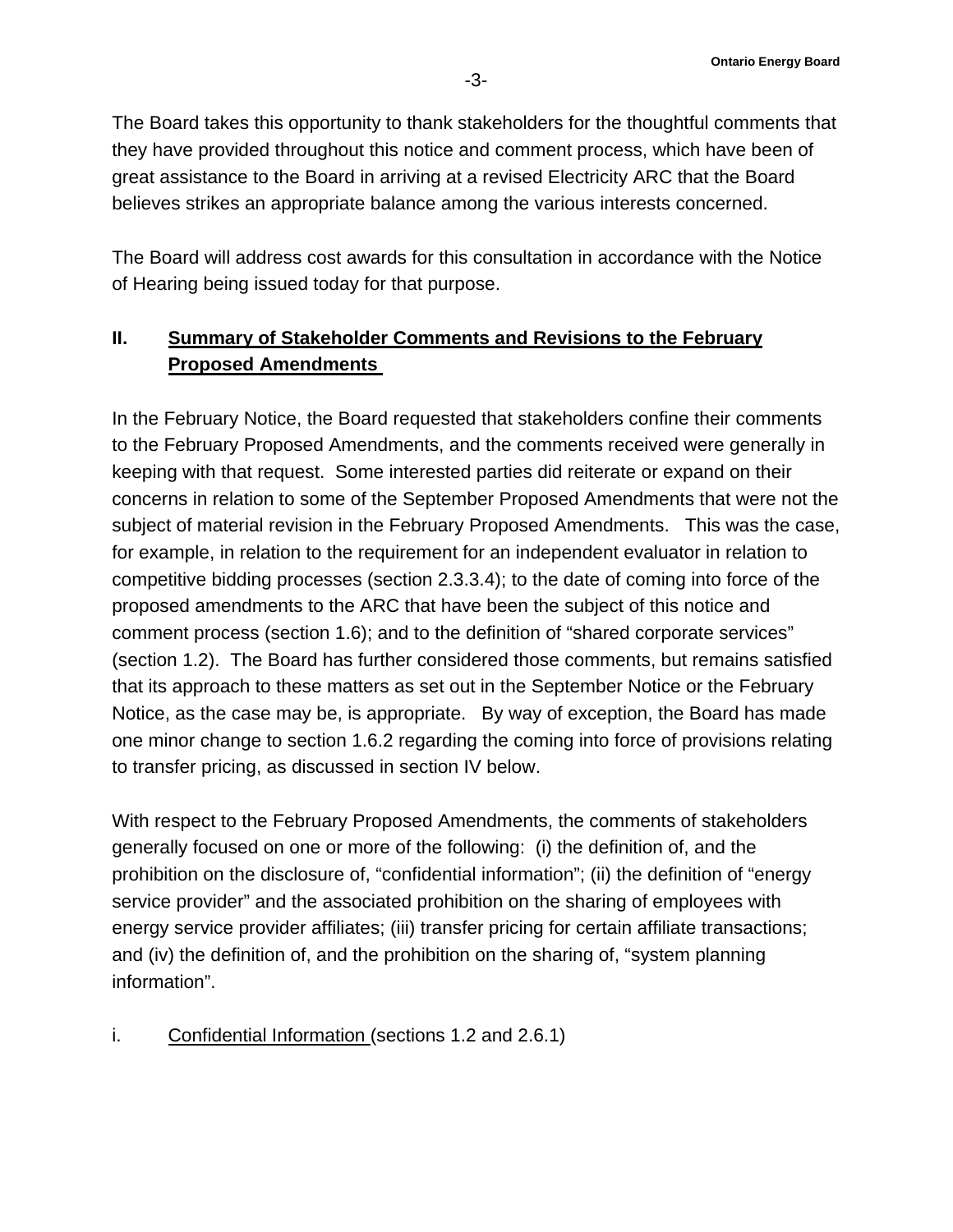The February Proposed Amendments included revisions to the provisions of the Electricity ARC relating to "confidential information" with a view to, among other things, more closely aligning those provisions with the comparable section of utility licences. A number of stakeholders noted that the revisions included the addition of a reference to wholesalers in some places but not in others. The Board has now also included a reference to wholesalers in the definition of "confidential information" in section 1.2, as well as in section 2.6.1.

#### ii. Energy Service Provider (sections 1.2 and 2.2.3)

Section 2.2.3 of the Electricity ARC, as proposed to be amended as part of the September Proposed Amendments, would prohibit a utility from sharing with an affiliate that is an energy service provider any employees that are involved in collecting, or have access to, confidential information. The Board remains of the view that this prohibition is an important element of the Electricity ARC for the reasons set out in each of the September Notice and the February Notice, and does not propose to eliminate or modify it at this time.

The February Proposed Amendments included revisions to the definition of the term "energy service provider" to specifically include further examples of energy service provider activities. In their comments, representatives of distributors expressed concern about the inclusion of "billing for electricity or natural gas services" as an energy service provider activity, noting the potential adverse effect on achieving economies in the provision of billing services. The Board has concluded that the sharing of employees with an affiliate whose only energy service provider activity is billing for utility services (electricity or natural gas supply) or utility-like services (sewer or water services) is unlikely to result in any of the harms that the Electricity ARC is intended to protect against. The Board has therefore now revised the definition of "energy service provider" to clarify that only billing for non-utility services is captured by the definition.

In response to other comments received, the Board has also made the following additional revisions to the definition of "energy service provider": (i) clarifying that the exclusion of municipal corporations from the definition is limited to municipal shareholders of utilities; (ii) extending the benefit of the exclusion to also cover the provincial government in its capacity as a utility shareholder; (iii) replacing the reference to "demand-side management" with a reference to "conservation and demand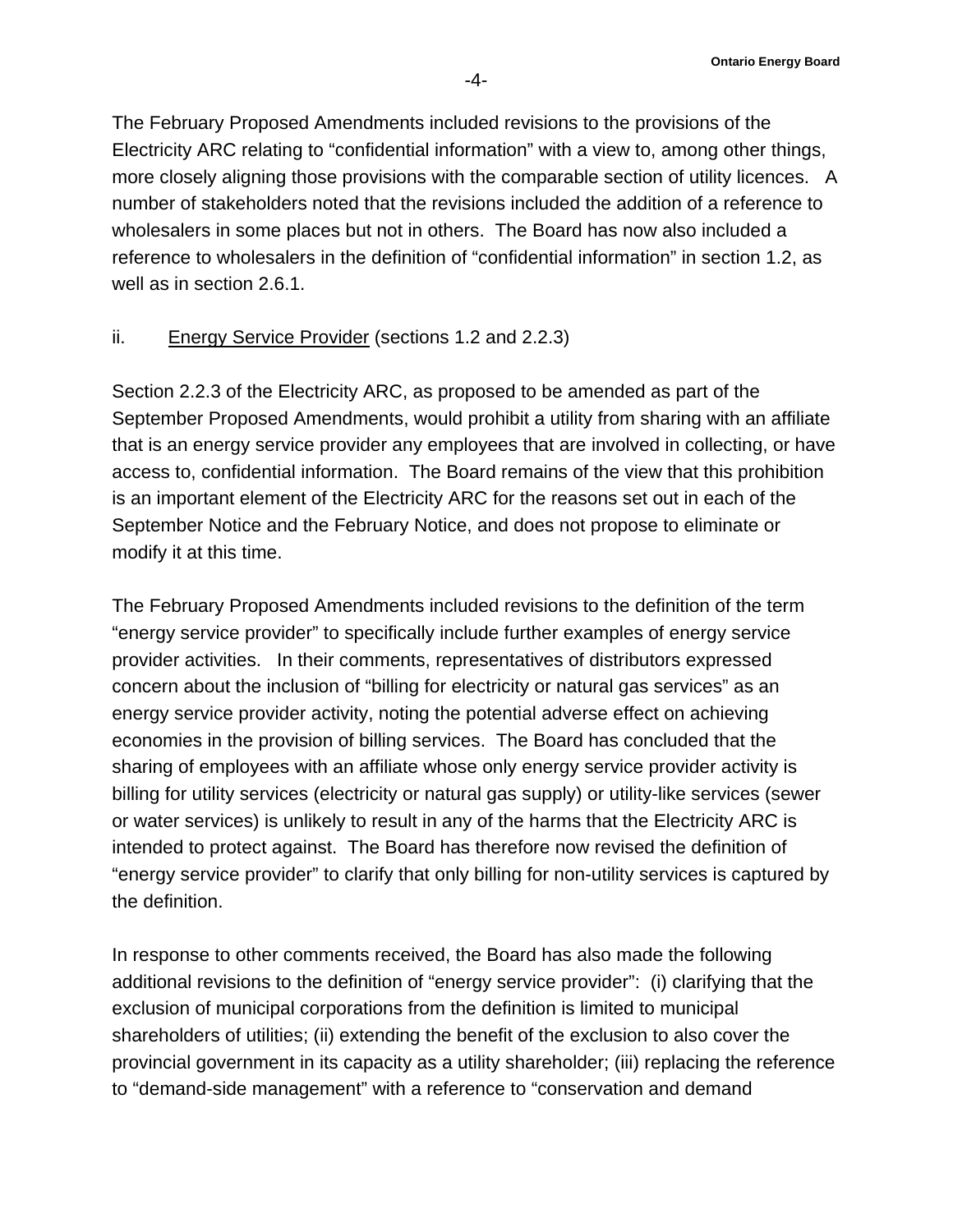management", in keeping with the nomenclature that is more commonly used in the electricity sector; and (iv) clarifying that the reference to water heater sales, service and rentals is an example of the broader reference to appliance sales, service and rentals.

### iii. Transfer Pricing (section 2.3.3.6)

The February Proposed Amendments included revised rules for the pricing of transactions where a utility provides a service, product, resource or use of asset to an affiliate. Specifically, the February Proposed Amendments contemplated that these transactions would be priced at no less than the greater of the market price and the utility's fully-allocated cost of providing the service, product, resource or use of asset.

Some representatives of distributors commented that these transactions should be priced at no less than the greater of the market price and the utility's direct costs. Otherwise, there could be a loss of opportunity to engage in the transaction and obtain additional net revenues for the benefit of ratepayers. By contrast, another stakeholder commented that these transactions should be priced at no less than the utility's fullyallocated costs, regardless of the market price.

The Board remains of the view that, where a reasonably competitive market exists, a transfer price that is no less than the greater of the market price or the utility's fullyallocated cost better ensures that there is no cross-subsidization. The Board has therefore retained section 2.3.3.6 of the Electricity ARC as proposed in the February Proposed Amendments.

#### iv. System Planning Information (sections 1.2, 2.6.4 and 2.6.5)

The September Proposed Amendments included a new provision that would have precluded a utility from disclosing "strategic business information" to an affiliate that is an energy service provider, together with a supporting definition of the term "strategic business information".

In light of comments received, the Board proposed a modified approach in the February Proposed Amendments. Specifically, the Board proposed to replace the concept of "strategic business information" with the more clearly defined concept of "system planning information". The Board also proposed to add provisions to clarify that the prohibition on the disclosure of "system planning information" would not apply in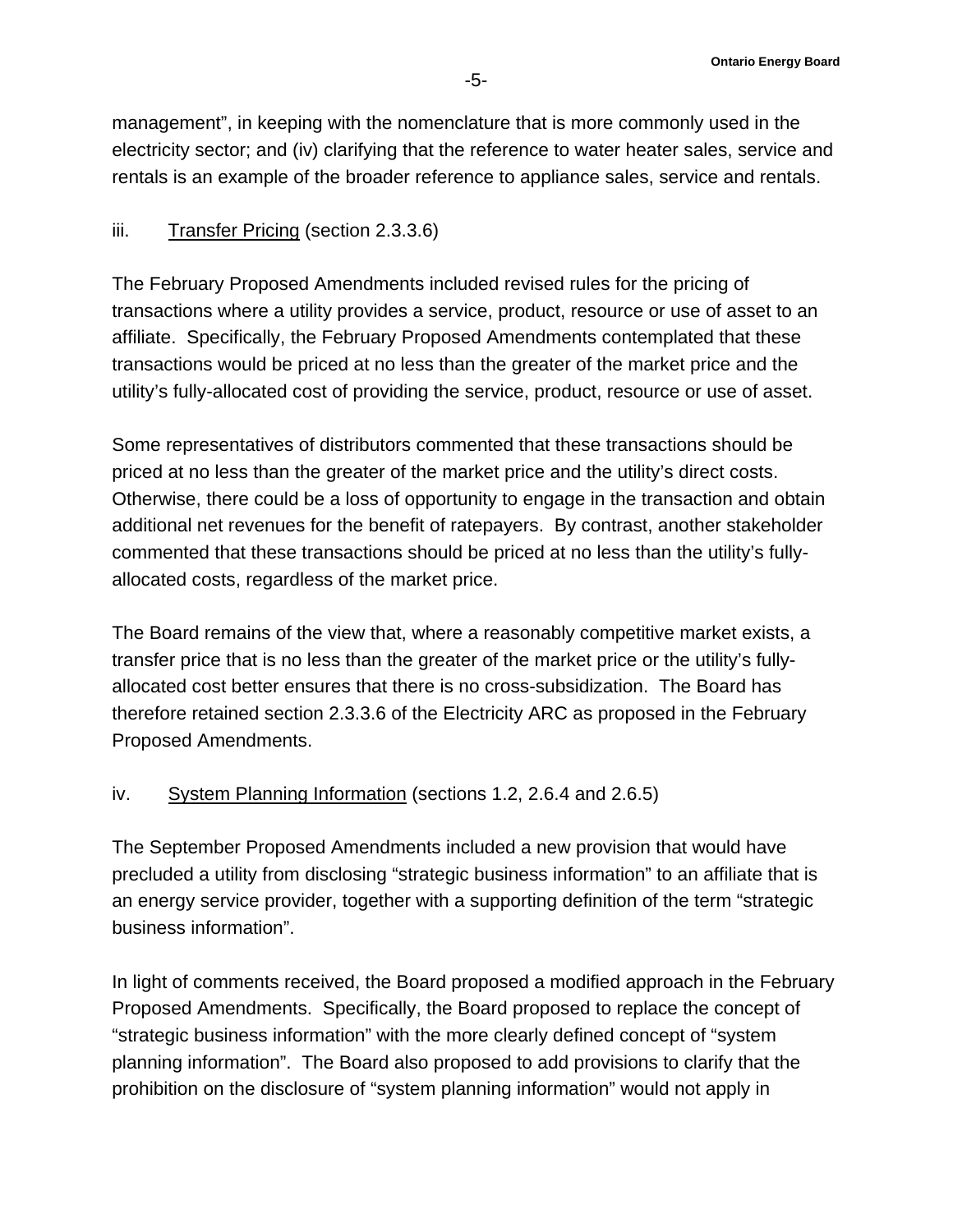circumstances where the information in question is already available to third parties or where disclosure is required by a legal or regulatory requirement.

Representatives of distributors voiced concerns regarding the Board's modified approach, including in relation to the scope of the definition of "system planning information" and to the likelihood of practical implementation issues arising in substantial numbers. These stakeholders suggested that the Board should convene a technical conference to allow for further consultation in relation to the "system planning information" provisions. Another distributor noted that the concept of "system planning information" has a historical and specific meaning within the electricity industry and is relatively free of ambiguity, but suggested that the inclusion of computer systems may cause confusion and possibly be unnecessary.

A representative of business groups whose members compete with some distributor affiliates was generally supportive of the modified approach, although requested that further revisions be made to ensure that information regarding competitive connection work is clearly covered. This stakeholder also objected to the exception in section 2.6.5(b) that would allow "system planning information" to be disclosed where the information is publicly available, given that there may well be costs (in dollars, effort and/or time) to an entity in obtaining the information that was given to the utility's affiliate.

The Board continues to believe that the "system planning information" provisions as set out in the February Proposed Amendments strike an appropriate balance and need not be revised at this time. The Board notes that "system planning information" expressly includes information pertaining to distribution system development or reinforcement plans, and therefore in most cases covers information pertaining to competitive connection work. Where this might not be the case, such as where a customer elects to use the alternative bid process, the non-disclosure of that information to affiliates is covered by the Electricity ARC provisions regarding confidential information.

The Board does not believe that it is desirable to further delay implementation of the Electricity ARC amendments for the purposes of additional consultation on the "system planning information" provisions. As with any new regulatory requirement, implementation issues may arise. The Board is satisfied that it has processes in place that can be used to address such implementation issue in an expeditious manner as and when they arise. If greater experience with these provisions should reveal that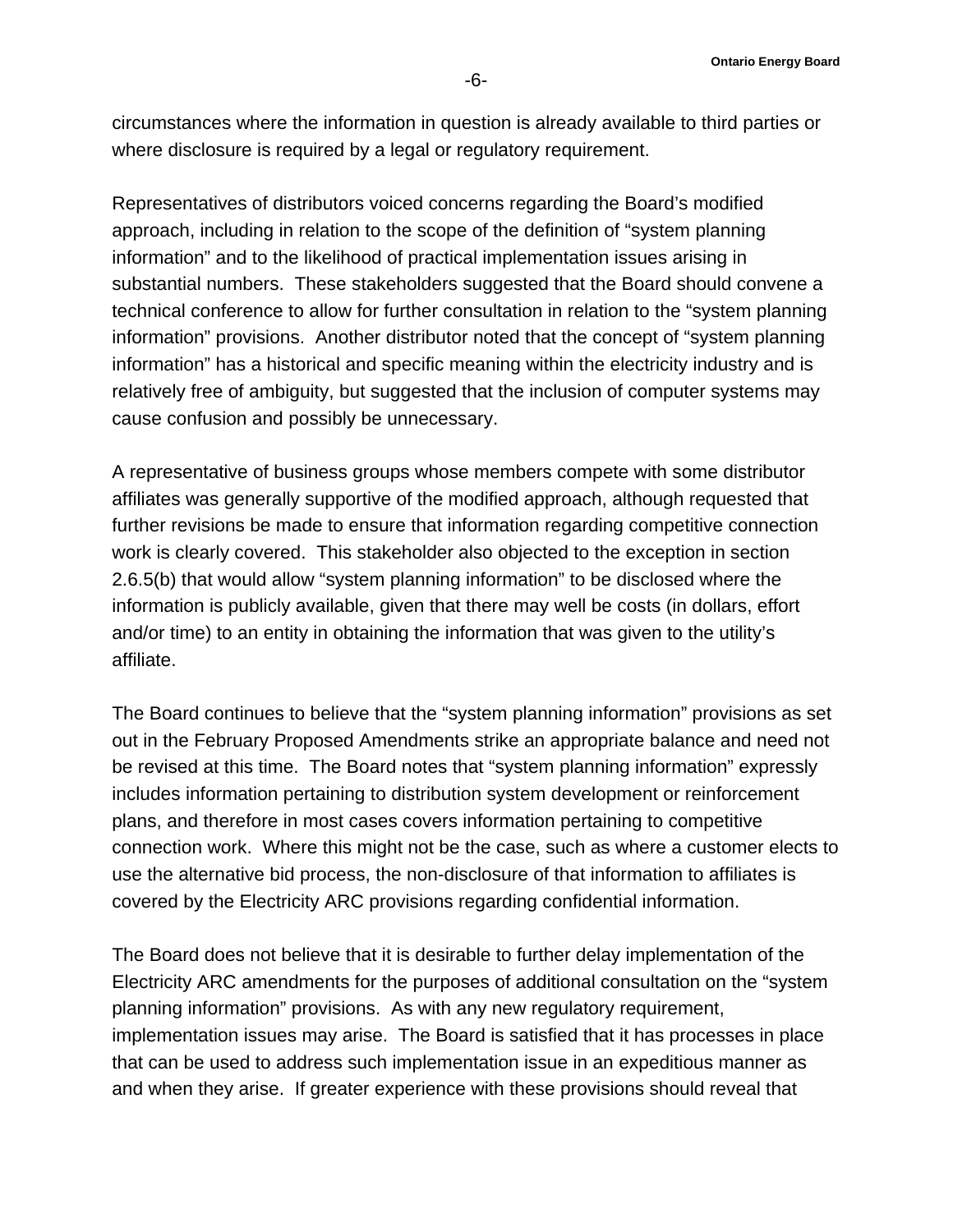there are implementation issues that cannot be overcome, the Board may revisit the matter at that time.

#### v. Other

In addition to the revisions noted above, the Board has also made minor corrections to sections 2.3.3.6, 2.3.6.1, 2.3.7.1 and 2.6.2(d).

Some representatives of distributors commented on the issue of exemptions from the Electricity ARC provisions. One requested that the criteria for exemptions be included in the Electricity ARC to provide clarity. Another suggested that the Board needs to develop a transparent and efficient exemption process, and that utilities should be able to "state a case" to the Board's Chief Compliance Officer in relation to interpretation issues.

The Board does not believe that it is desirable at this time to attempt to codify the criteria for exemptions, and considers that exemptions are best left to be determined by the Board on a case-by-case basis having regard to the circumstances of any application that may be before it. As and when the Board develops a body of jurisprudence in relation to exemptions from the amended Electricity ARC, it may be opportune for the Board to reconsider codification of exemption criteria. The Board understands and has noted the concerns expressed regarding the need for an efficient exemption process. The Board also confirms its expectation that issues of interpretation and implementation will continue to be resolved through the issues management process administered by the Board's Compliance Office.

Some distributors suggested replacing the proviso in item (e) of section 2.3.2.2, that requires that an estimate of any benefits to a utility's ratepayers from outsourcing be included in the business case, with a proviso that calls for consideration of harm to utility ratepayers. The Board notes that this section of the Electricity ARC mirrors that in the Affiliate Relationships Code for Gas Utilities, which is the source of many of the amendments to the transfer pricing provisions of the Electricity ARC, and does not believe that this is an area where electricity and gas utilities need to be treated differently.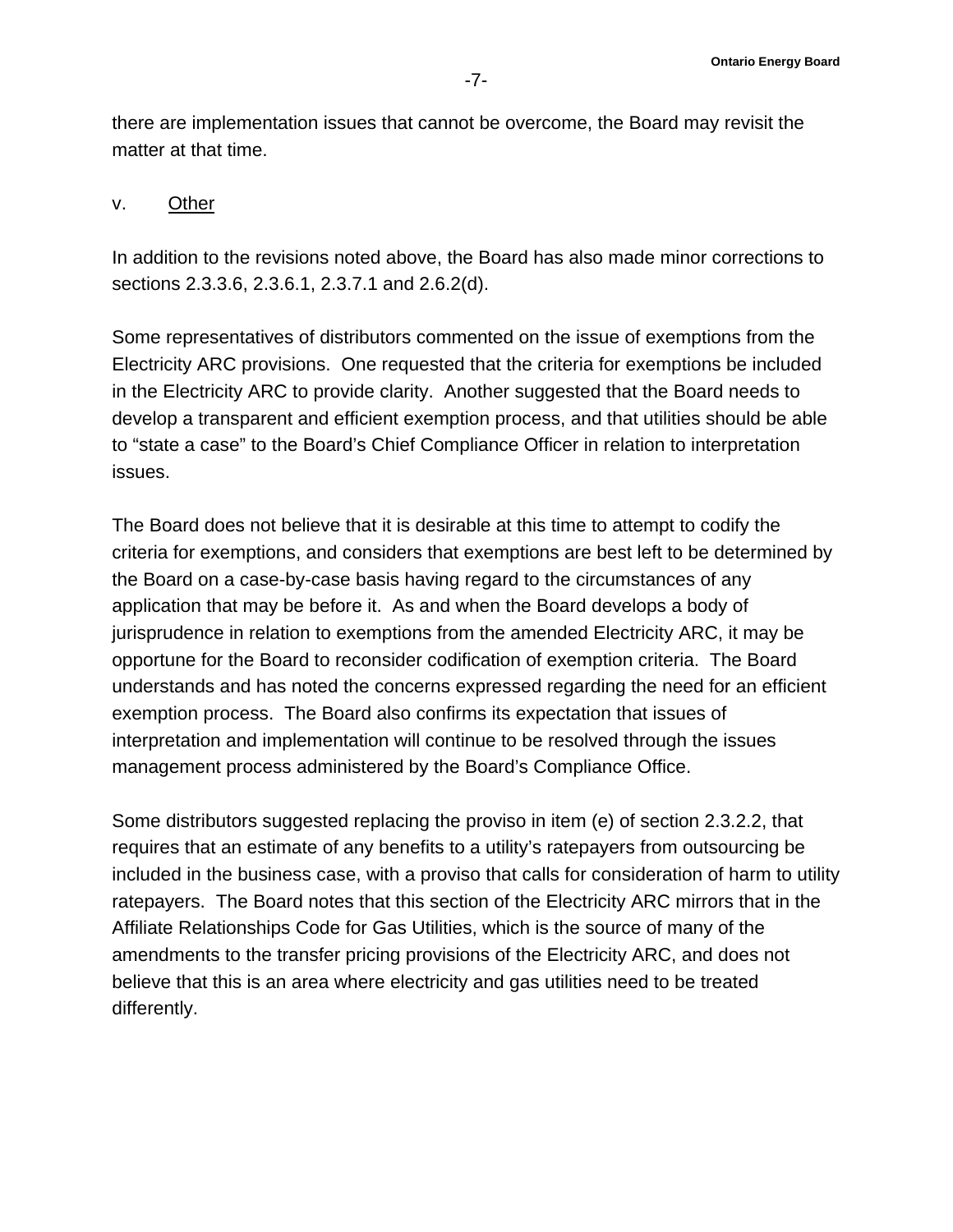One distributor suggested that clarification is required in relation to the application of the business case requirement (section 2.3.2.2) to contracts with automatic renewal periods. As indicated in the September Notice, the Board would consider the renewal of a contract, even if automatic, to be a new contract for the purpose of the application of this and other relevant provisions of the Electricity ARC.

### **III. Anticipated Costs and Benefits**

The anticipated costs and benefits of the amendments to the Electricity ARC, other than the revisions noted in section II above, were addressed in the September Notice or the February Notice, as applicable, and interested parties should refer to those Notices for further information in that regard.

The Board believes that that the further revisions noted in section II above will provide enhanced clarity regarding the nature and scope of the provisions of the Electricity ARC. The Board does not anticipate that those revisions will require utilities to incur material incremental costs relative to implementation of the amendments as originally proposed through the September Notice or the February Notice, as applicable.

# **IV. Coming into Force of Amendments**

As was proposed in the September Notice and reflected in section 1.6.1 of the amended Electricity ARC, most of the amendments to the Electricity ARC as set out in Attachment A will come into force on today's date, being the date on which they are published on the Board's website after having been made by the Board.

In the September Notice, the Board also proposed that the coming into force of the following amendments would be deferred for a period of three months: (a) the amendment that deletes the definition of "fair market value"; and (b) the amendments to section 2.3, other than the amendment that adds sections 2.3.4.1 and 2.3.4.2. The Board has concluded that, for simplicity and to avoid potential confusion, the coming into force of all of the amendments to section 2.3 should be deferred. Accordingly, as reflected in section 1.6.2 of the amended Electricity ARC, the amendment that deletes the definition of "fair market value" and all of the amendments to section 2.3 will come into force on the date that is three months from today's date.